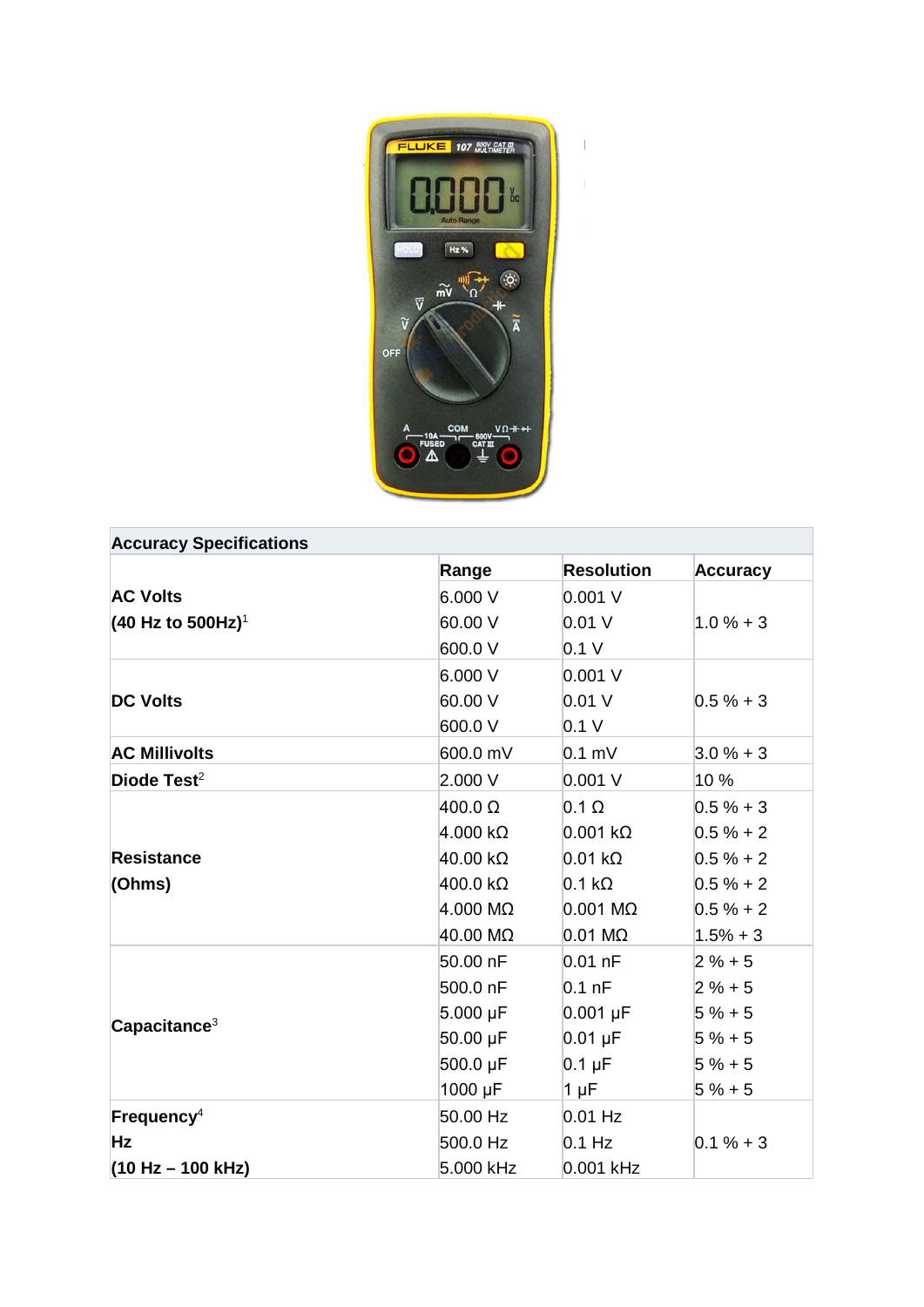|                         | 50.00 kHz   | $0.01$ kHz |                 |
|-------------------------|-------------|------------|-----------------|
|                         | 100.0 kHz   | $0.1$ kHz  |                 |
| Duty Cycle <sup>4</sup> | 1 % to 99 % | 0.1%       | 1 % typical $5$ |
| <b>AC Current</b>       | 4.000 A     | 0.001 A    |                 |
| (40 Hz to 200 Hz)       | 10.00 A     | 0.01A      | $1.5 \% + 3$    |
| <b>DC Current</b>       | 4.000 A     | 0.001 A    |                 |
|                         | 10.00 A     | 0.01A      | $1.5 \% + 3$    |

All AC, Hz, and duty cycle are specified from 1 % to 100 % of range. Inputs below 1 % of range are not specified.

Typically, open circuit test voltage is 2.0 V and short circuit current is <0.6 mA.

Specifications do not include errors due to test lead capacitance and capacitance floor (may be up to 1.5 nF in the 50 nF range).

All AC, Hz, and duty cycle are specified from 1 % to 100 % of range. Inputs below 1 % of range are not specified.

Typical means when the frequency is at 50 Hz or 60 Hz and the duty cycle is between 10 % and 90 %

| <b>Function</b>      | Overload<br><b>Protection</b> | Input<br>Impedance<br>(Nominal)  | <b>Common Mode</b><br><b>Rejection Ratio</b> | <b>Normal Mode</b><br><b>Rejection</b><br><b>Ratio</b> |
|----------------------|-------------------------------|----------------------------------|----------------------------------------------|--------------------------------------------------------|
| <b>AC Volts</b>      | 600 V <sup>1</sup>            | $>10$ MQ <100<br>pF <sup>2</sup> | $>60$ dB at dc,<br>50 Hz or 60 Hz            |                                                        |
| <b>AC Millivolts</b> | 600 mV                        | $>1M$ , <100 pF                  | $>80$ dB at 50 Hz<br>or $60$ Hz              |                                                        |
| <b>DC Volts</b>      | 600 V <sup>1</sup>            | $>10$ MQ <100<br>рF              | $>100$ dB at dc,<br>50 Hz or 60 Hz           | >60 dB at 50<br>Hz or 60 Hz                            |

6 x 105 V Hz Max

For mV (AC), input impedance is approximately 1 MΩ.

| <b>General Specifications</b>                            |                                                                                             |  |
|----------------------------------------------------------|---------------------------------------------------------------------------------------------|--|
| <b>Maximum Voltage Between</b><br>any Terminal and Earth | 600 V                                                                                       |  |
| Ground                                                   |                                                                                             |  |
| Display (LCD)                                            | 6000 counts, updates 3/sec                                                                  |  |
| <b>Battery Type</b>                                      | 2 AAA, NEDA 24A, IEC LR03                                                                   |  |
| <b>Battery Life</b>                                      | 200 hours minimum                                                                           |  |
| <b>Temperature</b>                                       |                                                                                             |  |
| Operating                                                | 0 °C to 40 °C                                                                               |  |
| <b>Storage</b>                                           | $-30$ °C to 60 °C                                                                           |  |
| <b>Relative Humidity</b>                                 |                                                                                             |  |
| <b>Operating Humidity</b>                                | Non-condensing when $<$ 10 $^{\circ}$ C<br>≤90 % at 10 °C to 30 °C; ≤75 % at 30 °C to 40 °C |  |